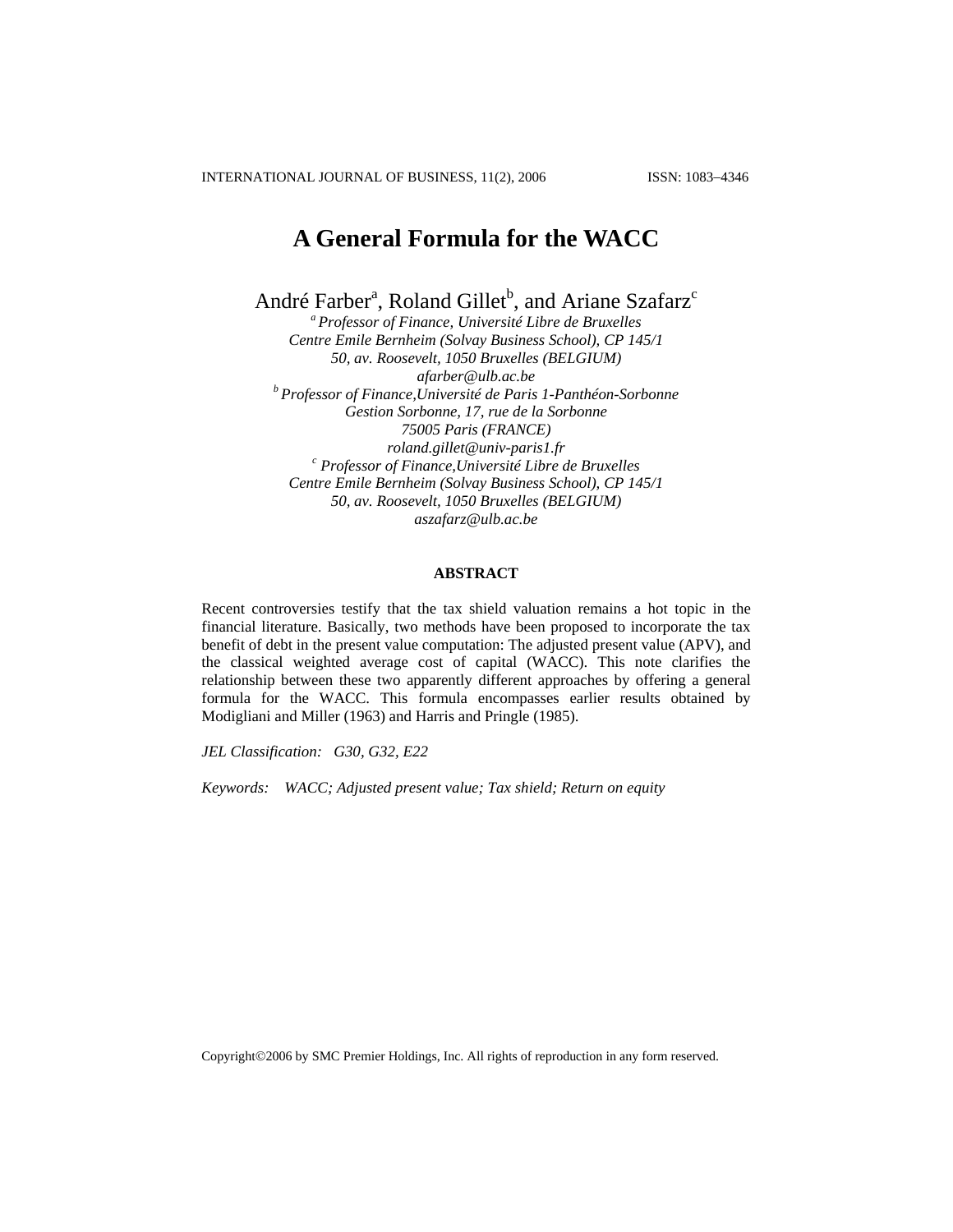## **I. INTRODUCTION**

Firms' interest expenses are tax-deductible. Therefore, debt increases the cash flows available to stockholders and bondholders by the amount of the tax reduction. A higher value for the firm follows. While this fact is straightforward to understand, the correct valuation of tax shields remains highly controversial (see, e.g. Goffin, 2004; Chrissos and Gillet, 2003; Farber et al., 2004). A recent paper by Fernandez (2004) has revived the debate that dates back from the sixties, when Modigliani and Miller (1963) have first pointed out the fiscal influence on the cost of capital.

 This paper derives a general formula for the weighted average cost of capital (WACC). The argument starts from the market value balance sheet of a levered firm (Figure 1).



**Figure 1**  The market value balance sheet of a levered firm

Each side of the balance sheet provides a way to compute the firm's value. The left-hand box in Fig.1, i.e., the assets view of the balance sheet, leads to the separation of the indebted firm into two components, namely, its all-equity counterpart and the tax shield. The right-hand box, i.e., the financing view of the balance sheet, expresses the value of the firm as the sum of the equity and debt present values.

This equivalence implies that the value, V, of the levered firm is given by:

$$
V = VU + VTS = E + D,
$$
\n(1)

where VU is the value of the equivalent all-equity firm (equal to the value of the unlevered free cash flows), VTS is the tax shield, E is the value of the equity, and D is the value of the debt.

 From Eq. (1), by equating the expected returns resulting, one gets an expression the firm's return on equity which remains valid under any assumption regarding the tax shield and its discounting factor. The resulting return on equity may then be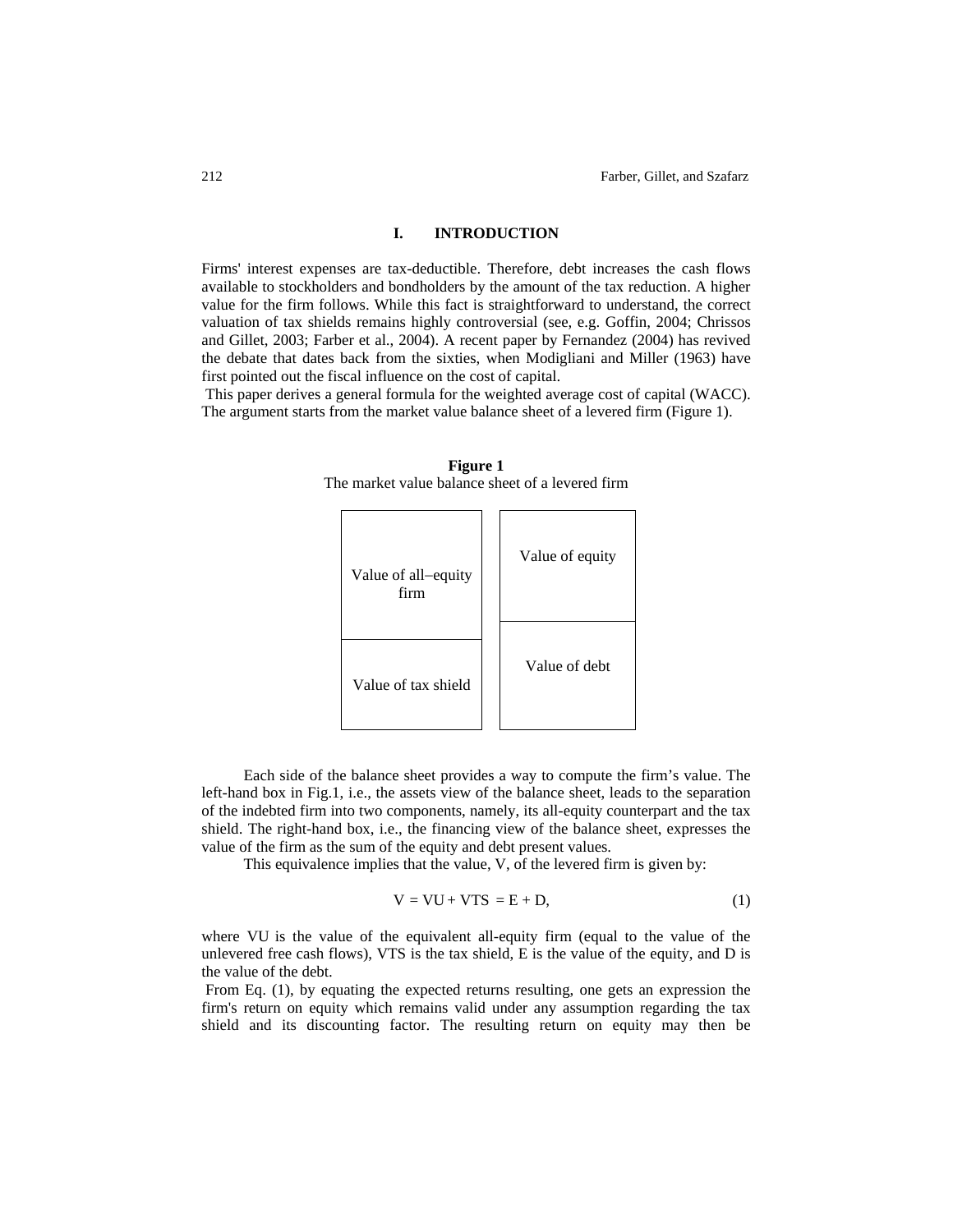incorporated in the classical definition of the WACC (weighted average of the cost of the firm's assets and liabilities) leads to the general formula. Moreover, this paper shows that the general formula encompasses earlier results obtained by Modigliani and Miller (1963) and Harris and Pringle (1985).

The paper is organized as follows. Section 2 derives the return on equity from the balance sheet argument. In Section 3, the general formula for the WACC is obtained and illustrated by two special cases. Section 4 concludes.

#### **II. THE RETURN ON EQUITY**

The adjusted present value resulting from the asset view of the balance sheet (Fig. 1, left-hand side) uses different discounting factors for the unlevered cash flows and the tax shield. Thanks to Eq. (1), the value of the levered firm, *V*, is the value of the allequity firm VU, plus the present value of the tax shield VTS:

$$
V = VU + VTS
$$
 (2)

In Eq. (2), the two terms of the right-hand side are evaluated separately. The value of the all-equity firm VU is obtained by discounting the free cash flows at the opportunity cost of capital, denoted r<sub>A</sub>. Tax savings discounted at the corresponding rate r<sub>TS</sub> yield the present value of the tax shield. In practice, two polar cases may be considered depending on the risk associated to the firm's future debt level.

From Eq. (2), the value of the levered firm can be viewed as a portfolio composed of the unlevered firm and the tax shield. The expected return  $r_V$ , resp. the beta  $\beta_V$ , of a portfolio is the weighted average of the expected returns, resp. the betas, of its components, namely  $r_A$ , resp.  $\beta_A$ , for the unlevered firm, and  $r_{TS}$ , resp.  $\beta_{TS}$ , for the tax shield:

$$
r_V = r_A \frac{VU}{V} + r_{TS} \frac{VTS}{V}
$$
 (3)

and:

$$
\beta_{\rm V} = \beta_{\rm A} \frac{\rm VU}{\rm V} + \beta_{\rm TS} \frac{\rm VTS}{\rm V} \tag{4}
$$

From the investors' perspective, the value of the levered firm is the sum of the market value of equity, E, and the market value of debt, D:

$$
V = E + D \tag{5}
$$

Starting from (5), the expected return is:

$$
r_V = r_E \frac{E}{V} + r_D \frac{D}{V},\qquad(6)
$$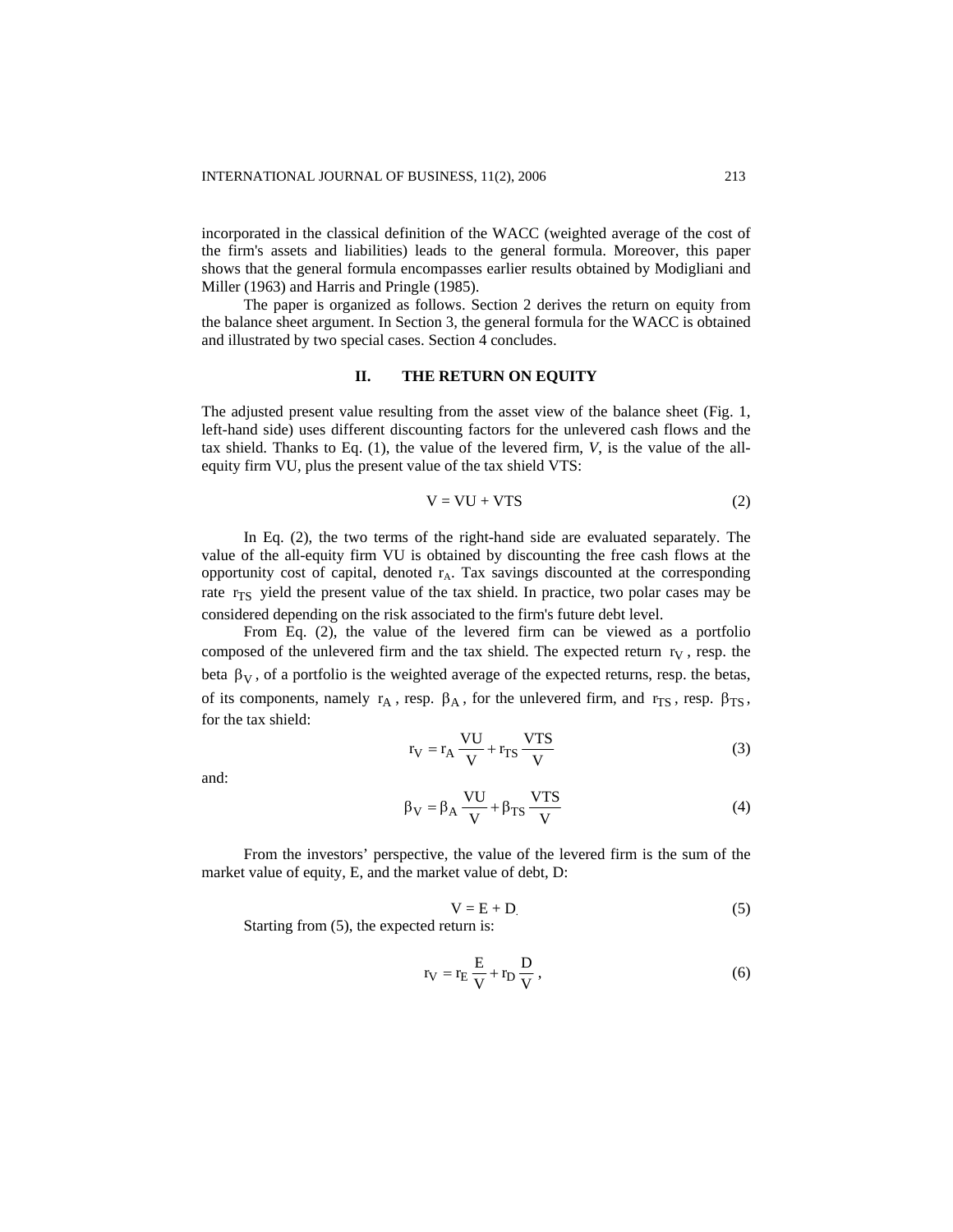where  $r_E$  and  $r_D$  are the expected return of the equity and debt. The betas are obtained accordingly by:

$$
\beta_V = \beta_E \frac{E}{V} + \beta_D \frac{D}{V}.
$$
\n(7)

As assets and liabilities are equal, we obtain from (5) and (6):

$$
r_A \frac{VU}{V} + r_{TS} \frac{VTS}{V} = r_E \frac{E}{V} + r_D \frac{D}{V}
$$
 (8)

and:

$$
\beta_{A} \frac{VU}{V} + \beta_{TS} \frac{VTS}{V} = \beta_{E} \frac{E}{V} + \beta_{D} \frac{D}{V}
$$
(9)

Solving for  $r_E$  and  $\beta_E$ , the following general expressions are derived:

$$
r_{E} = r_{A} + (r_{A} - r_{D}) \frac{D}{E} - (r_{A} - r_{TS}) \frac{VTS}{E}
$$
 (10)

and:

$$
\beta_{\rm E} = \beta_{\rm A} + (\beta_{\rm A} - \beta_{\rm D}) \frac{\rm D}{\rm E} - (\beta_{\rm A} - \beta_{\rm TS}) \frac{\rm VTS}{\rm E} \tag{11}
$$

Eq. (10) and (11) provide a very general setting for computing the expected return and beta on equity. Indeed, as the discounting rate  $r_{TS}$  and the beta  $\beta_{TS}$  are not constrained, these two formulas remain valid whatever the specification of the tax shield. They are even applicable in the context of valuation through option models (Leland, 1994).

Two special cases deserve to be mentioned. First, if the tax shield has the same risk as the debt ( $r_{TS} = r_D$  and  $\beta_{TS} = \beta_D$ ), then (10) and (11) become:

$$
r_{E} = r_{A} + (r_{A} - r_{D}) \frac{D - VTS}{E},
$$
\n(12)

and:

$$
\beta_{\rm E} = \beta_{\rm A} + (\beta_{\rm A} - \beta_{\rm D}) \frac{\rm D - VTS}{\rm E}.
$$
 (13)

Second, if the tax shield has the same risk level as the assets of the firm ( $r_{TS} = r_A$  and  $\beta_{TS} = \beta_A$ ), then Eq. (10) and Eq. (11) simplify to:

$$
r_{E} = r_{A} + (r_{A} - r_{D})\frac{D}{E},
$$
\n(14)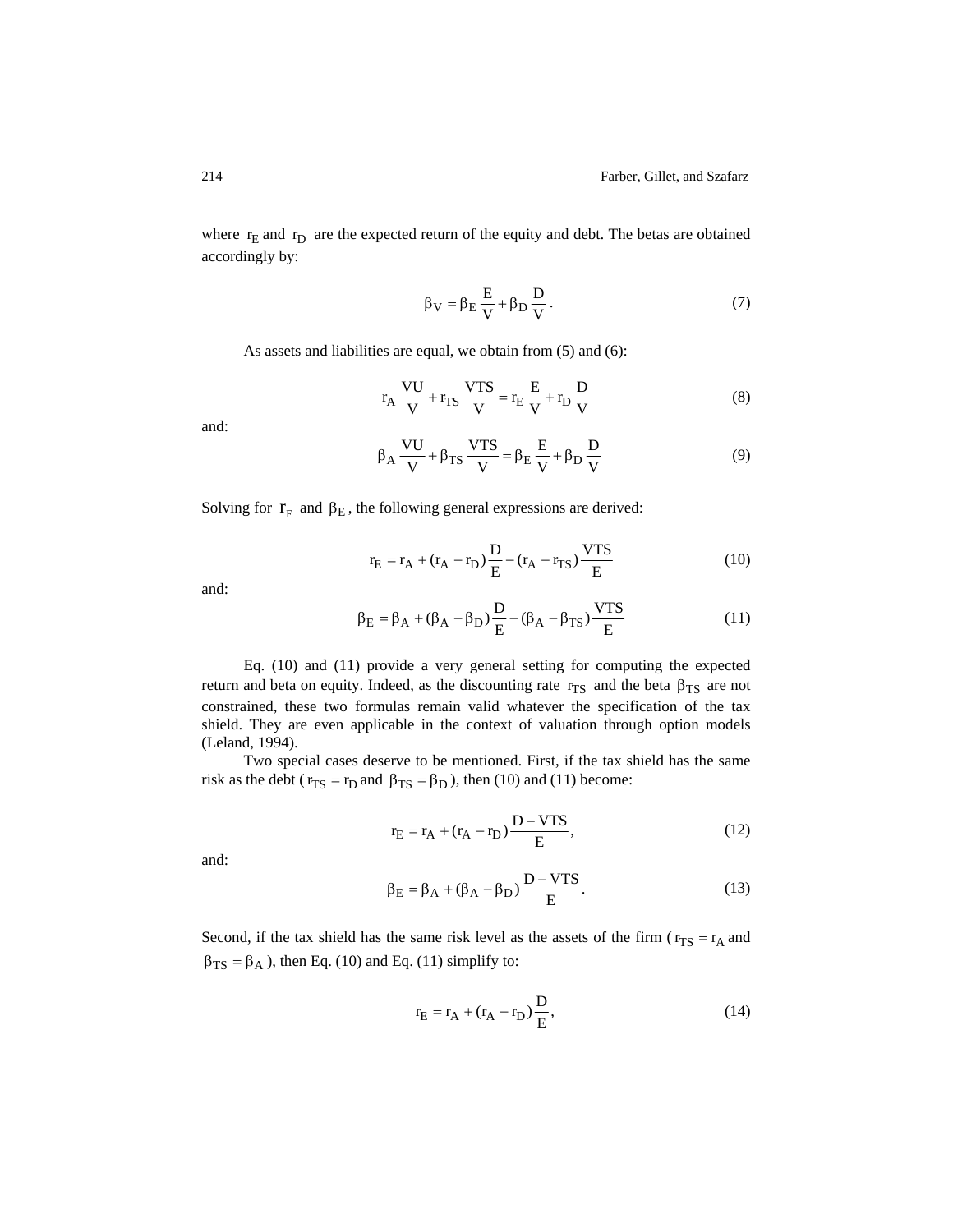and

$$
\beta_{\rm E} = \beta_{\rm A} + (\beta_{\rm A} - \beta_{\rm D}) \frac{\rm D}{\rm E}.
$$
 (15)

The general expression of the return on equity provided by Eq. (10) will be used in the next section to formulate the WACC.

## **III. THE WACC FORMULA**

The WACC is defined by the following standard formula:

WACC = 
$$
r_E(1-L) + r_D(1-T_c)L
$$
, (16)

with

$$
L=\frac{D}{V}.
$$

From Eq. (10), the return on equity may be expressed as:

$$
r_{E} = r_{A} + (r_{A} - r_{D})\frac{D}{E} - (r_{A} - r_{TS})\frac{VTS}{E}
$$
 (17)

Substituting for  $r_E$  in Eq. (16) yields:

WACC = 
$$
r_A (1 - \frac{VTS}{V}) - r_D T_c \frac{D}{V} + r_{TS} \frac{VTS}{V}
$$
. (18)

Eq. (18) provides a general formulation for the WACC whatever the hypotheses made on the risk structure of the future debt. It was made possible thanks to the previous balance sheet approach developed in Section II. In this formula, the tax shield VTS and its discounting rate  $r_{TS}$  are left unconstrained. Therefore, Eq. (18) may not be subject to the Fernandez (2004) criticism expressed in the paper entitled "The value of tax shield is NOT equal to the present value of tax shield". Indeed, in our setting, any tax shield value MUST BE the present value of tax shield, precisely because the discounting rate  $r_{TS}$  is the one to be applied to the tax shield. The next section will show that Eq. (18) encompasses special cases examined by several authors.

#### **IV. SPECIAL CASES**

We will consider successively two rules regarding the debt future structure of the firm. The general WACC formula, Eq. (18), applies to each of them but the relationship between the WACC and the opportunity cost of capital  $r_A$  varies. Consequently, the expected return on equity also changes. The two chosen rules correspond to situations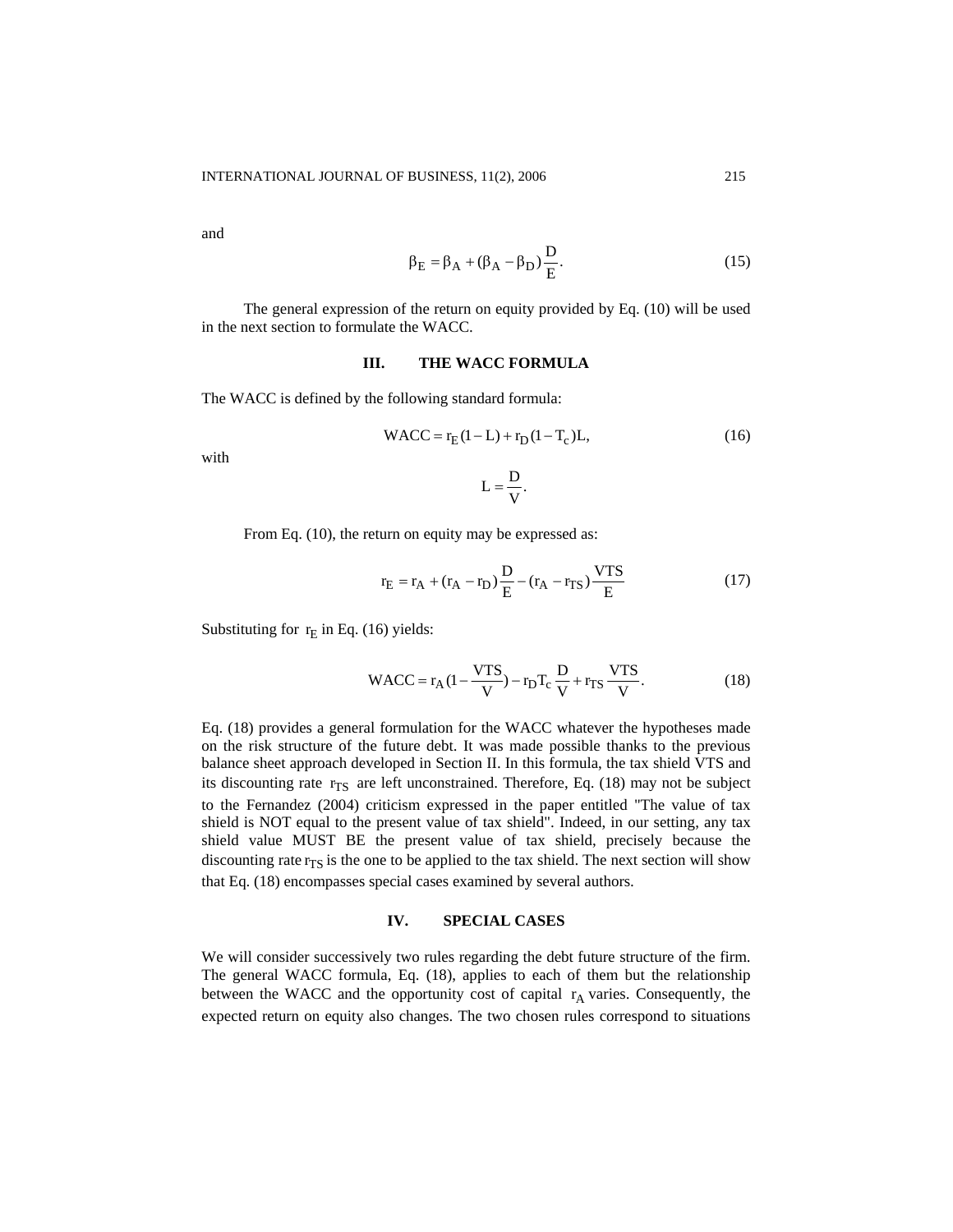examined in the literature. Rule 1 refers to a constant debt level in the framework of constant perpetuities (Modigliani and Miller, 1963). Rule 2 assumes a constant proportion of debt (Harris and Pringle, 1985).

## **A. Rule 1 (Modigliani Miller): Constant Debt Level**

The hypotheses are twofold:

- The level of debt is constant
- The tax shield discount rate is:  $r_{TS} = r_D$ .

Modigliani and Miller (1963) derive the following formulas for the WACC and the expected return on equity:

 $L = \frac{D}{V} = \frac{D}{D + }$ 

$$
WACC = r_A (1 - T_c)L,
$$
\n(19)

where

and

$$
r_{\rm E} = r_{\rm A} + (r_{\rm A} - r_{\rm D})(1 - T_{\rm c}) \frac{\rm L}{1 - \rm L}.
$$
 (20)

 $\frac{D}{D + E}$ 

Eq. (19) and Eq. (20) may be reinterpreted as special cases of our general specifications, namely Eq. (17) for the return on equity and Eq. (18) for the WACC. Indeed, under the two hypotheses,

$$
VTS = \frac{T_c r_D D}{r_D} = T_c D
$$
 (21)

Eq. (17) then becomes:

$$
r_{E} = r_{A} + (r_{A} - r_{D}) \frac{D}{E} - (r_{A} - r_{D}) \frac{T_{c}D}{E} = r_{A} + (r_{A} - r_{D}) \left(\frac{D}{E} - \frac{T_{c}D}{E}\right)
$$
  
=  $r_{A} + (r_{A} - r_{D}) \frac{D}{E} (1 - T_{c})$  (22)

which is equivalent to Eq. (20) since: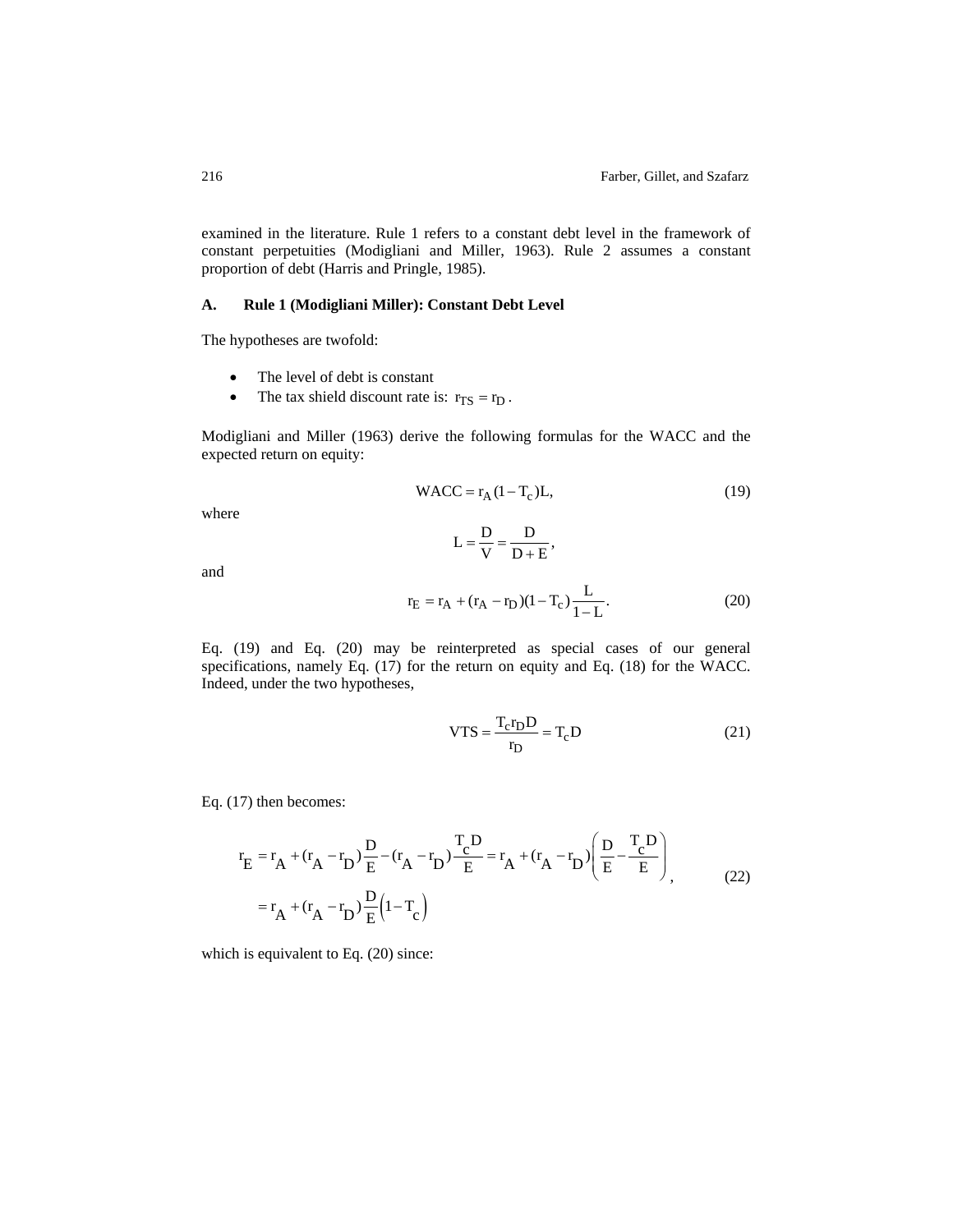$$
\frac{L}{1-L} = \frac{\frac{D}{D+E}}{1-\frac{D}{D+E}} = \frac{D}{E}.
$$
 (23)

Subsequently, Eq. (18) is transformed into:

WACC = 
$$
r_A (1 - \frac{T_c D}{V}) - r_D T_c \frac{D}{V} + r_D \frac{T_c D}{V} = r_A (1 - T_c L).
$$
 (24)

## **B. Rule 2: Constant Debt Ratio**

This rule can be used for any set of free cash flows. Based on Miles and Ezzel (1980), Harris and Pringle's (1985) model supposes that all tax shield have the same risk as the firm's asset and should be discounted at the opportunity cost of capital.

The hypothesis is: D is proportional to VU. As a consequence:  $r_{TS} = r_A$ . The results obtained by Harris and Pringle (1985) may be summarized in the following way for the WACC and the expected return on equity:

WACC = 
$$
r_E(1 - L) + r_D(1 - T_c)L = r_A - r_D T_c L,
$$
 (25)

and

$$
r_{E} = r_{A} + (r_{A} - r_{D}) \frac{L}{1 - L}.
$$
 (26)

The proof of these results from Eq. (17) and Eq. (18) goes as follows:

$$
r_{E} = r_{A} + (r_{A} - r_{D})\frac{D}{E} - (r_{A} - r_{A})\frac{VTS}{E} = r_{A} + (r_{A} - r_{D})\frac{D}{E},
$$
 (27)

Then, thanks to Eq. (23), one has:

$$
r_{E} = r_{A} + (r_{A} - r_{D}) \frac{L}{1 - L}.
$$
 (28)

For the WACC, Eq. (18) yields:

$$
\text{WACC} = \mathbf{r}_{A} \left( 1 - \frac{\mathbf{V} \mathbf{T} \mathbf{S}}{\mathbf{V}} \right) - \mathbf{r}_{D} \mathbf{T}_{c} \frac{\mathbf{D}}{\mathbf{V}} + \mathbf{r}_{A} \frac{\mathbf{V} \mathbf{T} \mathbf{S}}{\mathbf{V}} = \mathbf{r}_{A} - \mathbf{r}_{D} \mathbf{T}_{c} \frac{\mathbf{D}}{\mathbf{V}} = \mathbf{r}_{A} - \mathbf{r}_{D} \mathbf{T}_{c} \mathbf{L}
$$
 (29)